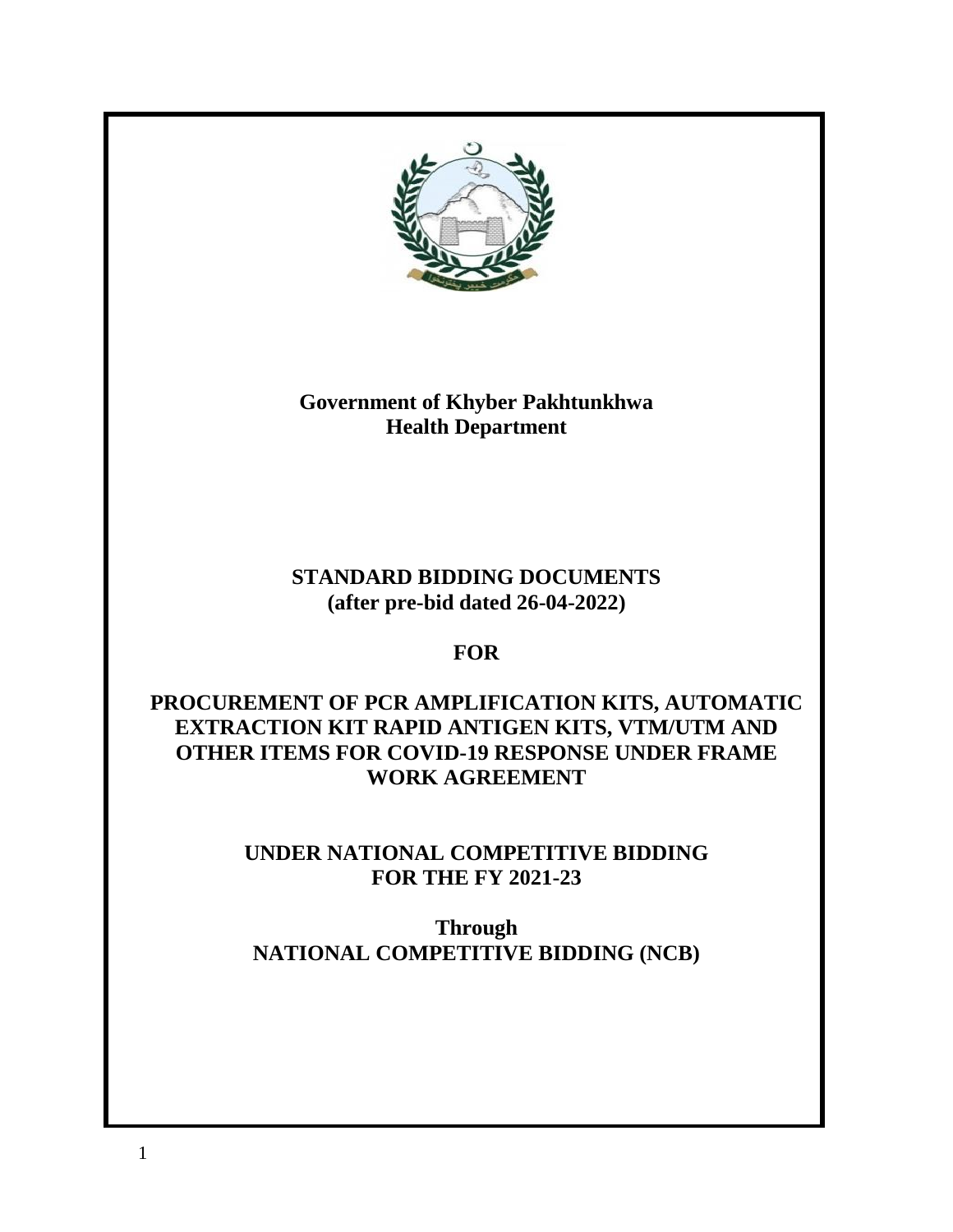# **TABLE OF CONTENTS**

| Α.        |                                                                |  |
|-----------|----------------------------------------------------------------|--|
| В.        |                                                                |  |
| C.        |                                                                |  |
| D.        |                                                                |  |
| Е.        |                                                                |  |
| F.        |                                                                |  |
| G.        |                                                                |  |
| Н.        |                                                                |  |
| <b>I.</b> |                                                                |  |
| Κ.        | OBLIGATIONS AND OPTIONS IN CASE OF NON-FULFILMENT OF           |  |
|           |                                                                |  |
| L.        |                                                                |  |
| M.        |                                                                |  |
| N.        |                                                                |  |
| Ω.        |                                                                |  |
| <b>P.</b> |                                                                |  |
| Q.        |                                                                |  |
| R.        |                                                                |  |
| S.        |                                                                |  |
| Τ.        |                                                                |  |
| U.        |                                                                |  |
|           |                                                                |  |
|           | PERFORMANCE BANK GUARANTEE FORM IN RESPECT OF PURCHASE ORDER / |  |
|           |                                                                |  |
|           |                                                                |  |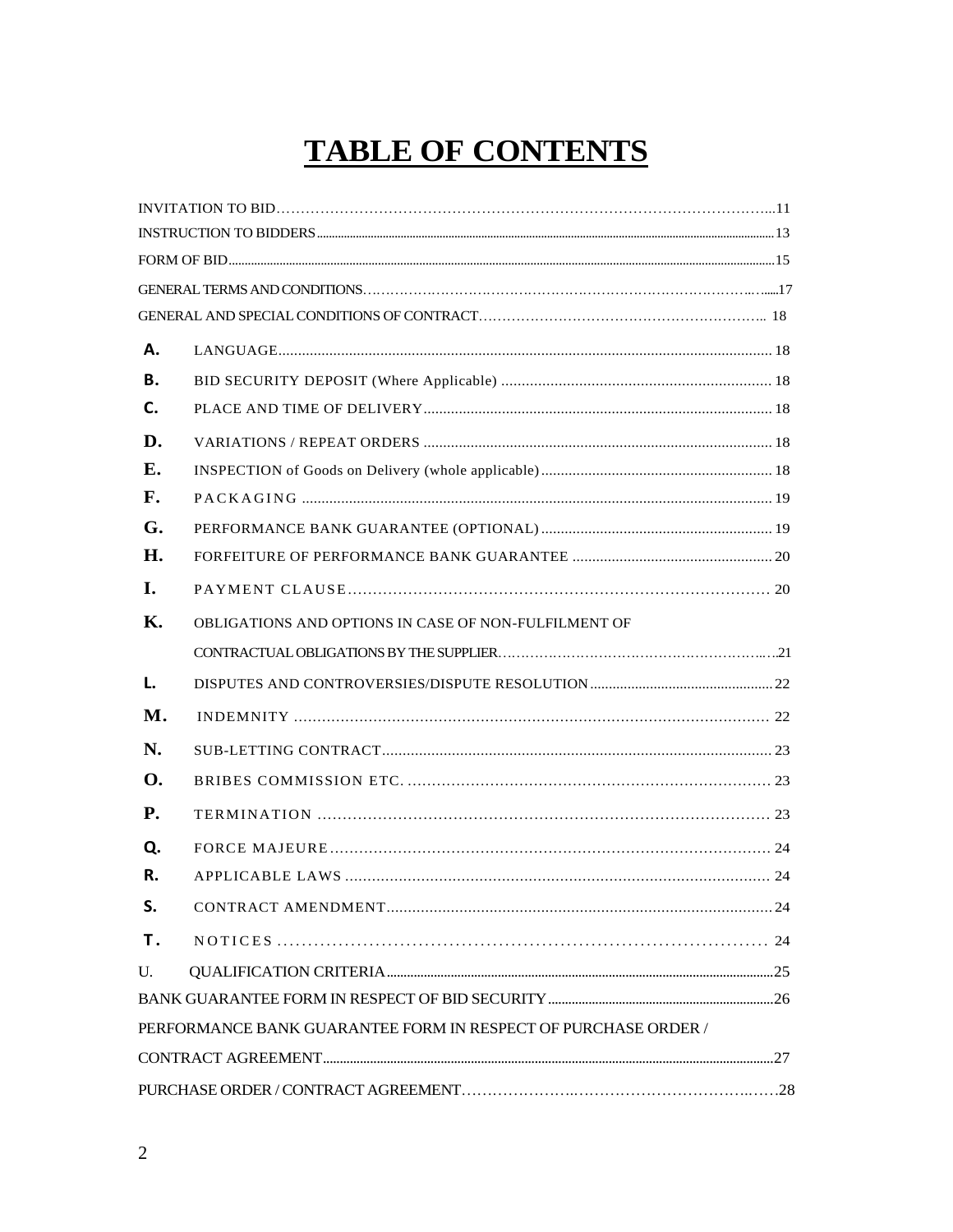# **INVITATION FOR BIDS**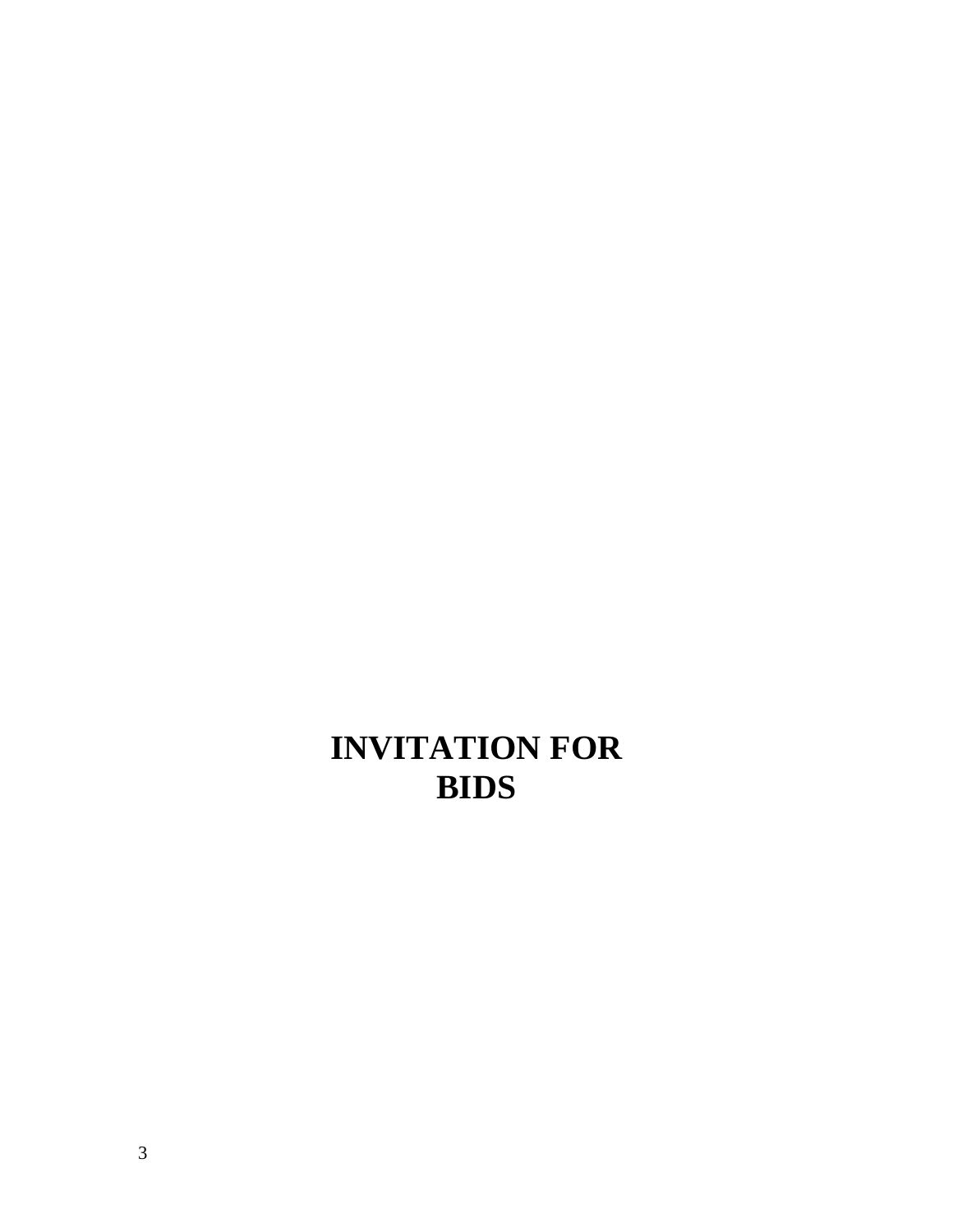# **Invitation for Bids**

#### **PROCUREMENT OF PCR AMPLIFICATION KITS, AUTOMATIC EXTRACTION KIT RAPID ANTIGEN KITS, VTM/UTM AND OTHER ITEMS FOR COVID-19 RESPONSE UNDER FRAME WORKAGREEMENT UNDER NATIONAL COMPETITIVE BIDDING FOR THE FY 2021-23.**

1. Directorate General Health Services, Khyber Pakhtunkhwa Peshawar invites sealed bids under National Competitive Bidding from Manufacturers, Importer/s, authorized agent for PCR AMPLIFICATION KITS, AUTOMATIC EXTRACTION KIT RAPID ANTIGEN KITS, VTM/UTM AND OTHER ITEMS FOR COVID-19 under frame work during the financial year 2021-23.

2. Bidding shall be conducted through **Single Stage –Single Envelope Procedure** comprising single package containing technical & financial as per KPPRA Rules-2014.

3.The prospective bidders must obtain complete set of bidding documents from the Procurement Cell at the Directorate General Health Services, old Fata Secretariat Warsak Road Peshawar during office hours on any working day till **11-05-2022 (Wednesday).** The Bidding Documents can also be downloaded from the following official [website.www.healthkp.gov.pk](http://www.healthkp.gov.pk/) , [www.dghskp.gov.pk&](http://www.dghskp.gov.pk&/) www.kppra.gov.pk

4. A pre-bid meeting with the interested bidders will be held on **26-04-2022 (Tuesday) at 11 AM** in the Conference Room of this Directorate. All reservations will be submitted in writing in the pre-bid meeting by authorized person/representative of the firm.

5. Interested Bidders must submit sealed bids to the Procurement Cell at the Directorate General Health Services, old Fata Secretariat Warsak Road Peshawar on or before **10:30 AM, 11-05-2022, (Wednesday)** which will be opened on the same day at **11:00 AM** in the presence of those bidders or their representatives, who choose to attend the process. Bid submitted after 10:30 AM shall not be entertained.

6. Bid must be accompanied with Bid Security of Rs. 500,000/- in the shape of Demand Draft (DD) / Call Deposit Receipt (CDR) in the name of the undersigned. Ordinary cheque/PO in the form of bid security will result in bid rejection summarily.

7. Bid must be computer typed & printed; and the offered bid price must be written both in words & figures. Bid price/ quotations with cutting and over-writing shall not be accepted to the extent of that particular quoted item. An authorized person of the bidder/firm shall sign & stamp all pages of the bid having numbers on each page.

9. Bidders are required to offer the most competitive rate of their items, as negotiations on quoted rates are not allowed under the rules.

10. The undersigned reserves the right to reject any or all the bids as per provisions contained in Rule 47 of KPPRA Procurement Rules 2014.

> **Director General Health Services Khyber Pakhtunkhwa Peshawar** Tel No: 091- 9210269 Fax No: 091- 9210230 Email: pcdghs@gmail.com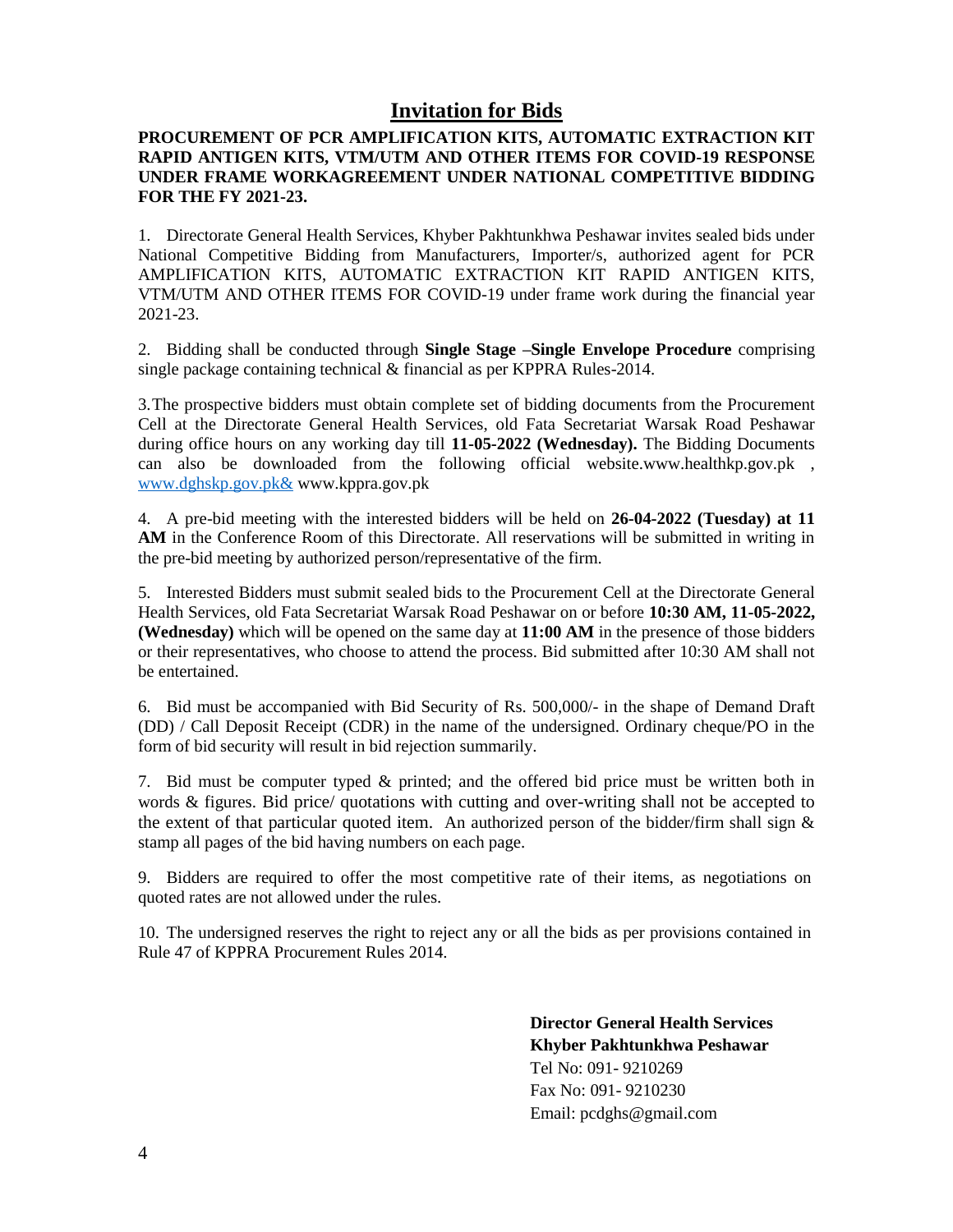# **INSTRUCTION TO BIDDERS**

#### Date Department

- A. The bidder/ proponent must submit the proposals in sealed envelopes and as per specified procurement method (single stages/ one envelope.
- B. The proposal shall be clearly marked on the outer side" technical proposal" "financial proposal" or technical and financial proposals as the case may be.
- C. The proposal shall be typed in New Times Roman with font size 12 and single spacing. Any hand written part or full proposal (either technical or financial) shall be rejected and shall be in English.
- D. The proposals must contain a transmittal letter on the bidder"s letterhead, duly stamped by authorized representative (as per prescribed specimen).
- E. The envelopes should be on the name address and contact details of the addresses and the addressors.
- F. The proposal shall contain the copy of legislation with one of the mandated authorities of Government of Pakistan along with the national tax number certificate.
- G. The proposal shall contain sales tax registration certificate.
- H. The proposal shall have complete work plan and delivery schedule without which no weightage will be given in accordance with the bid evaluation criteria.
- I. The bidder shall specify validity in days, the submitted bid < Name of procuring entity> may under exceptional circumstances request for extension in bid validity which shall be for not more than the period equal to the period of the original bid validity.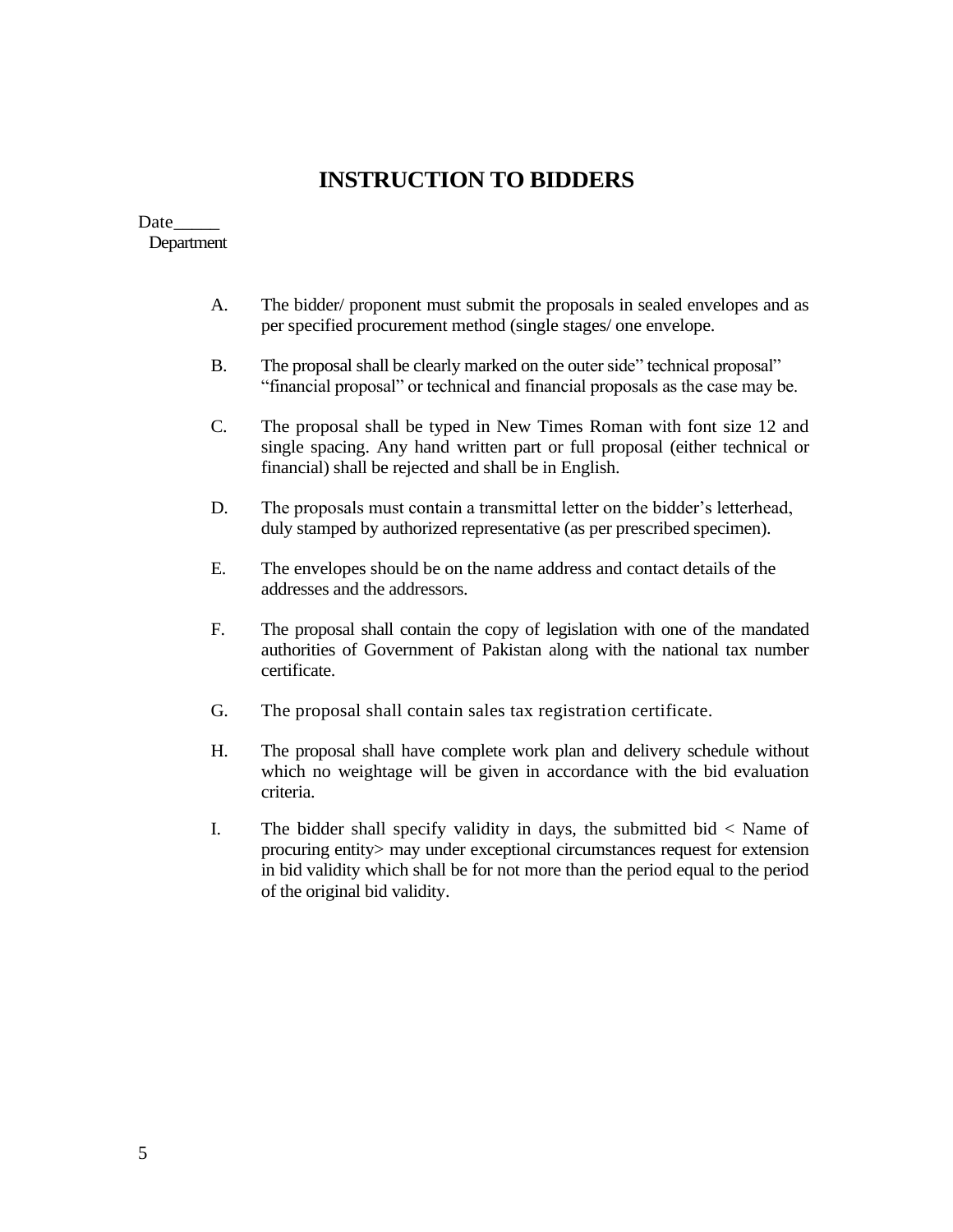- J. Bidders may associate with other organizations to enhance their capacity. However, such associations may only take place before the bidding. Once firms are short listed, no such association will be allowed.
- K. Collusion between the firms is strictly prohibited. Any firm / group of firms found involved in creating a cartel or any other collusion arrangement against the interest of the project/government, will be blacklisted and debarred.
- L. The proposals should be in accordance with enclosed specifications and technical design (if any) (optional)
- M. Response time: all bidders shall submit proposals\ as per these insufficient on or before close of office on <specify date>, <specify venue and addresses> these will be opened half an hour after the deadline. No proposal in any case shall be accepted after the deadline.
- N. The proposal/bidder shall submit audited financial statements for the last three years and account balance statement for the current ongoing years. (Optional)
- O. The bidder shall submit an affidavit that it has never been blacklisted.
- P. Submit statement of any history of litigation or ongoing.
- Q. The bidder will deposit bid security money with procuring entity equal to Rs. 500,000/ along with the bid. The bid security money so deposited shall be returned to the depositor after signing the contract.
- R. The procuring entity may reject one or all such proposals, which are vague (In terms of financial proposal) or does not adhere to these instructions.
- S. The procuring entity may offer for re-biding in case the proposal does not satisfy its professional requirements.
- T. The procuring, entity may ask for a performance bank guarantee at 10% of the total contract value. This bank guarantee should be from a scheduled bank.
- U. Contract will be signed with the successful bidders and its terms and conditions will govern the executive of the contract.
- V. Arbitration as per law will be in case of disagreement arising out of contract execution, which cannot be settled, between the two parties (procuring entity and supplier/vendor/bidder).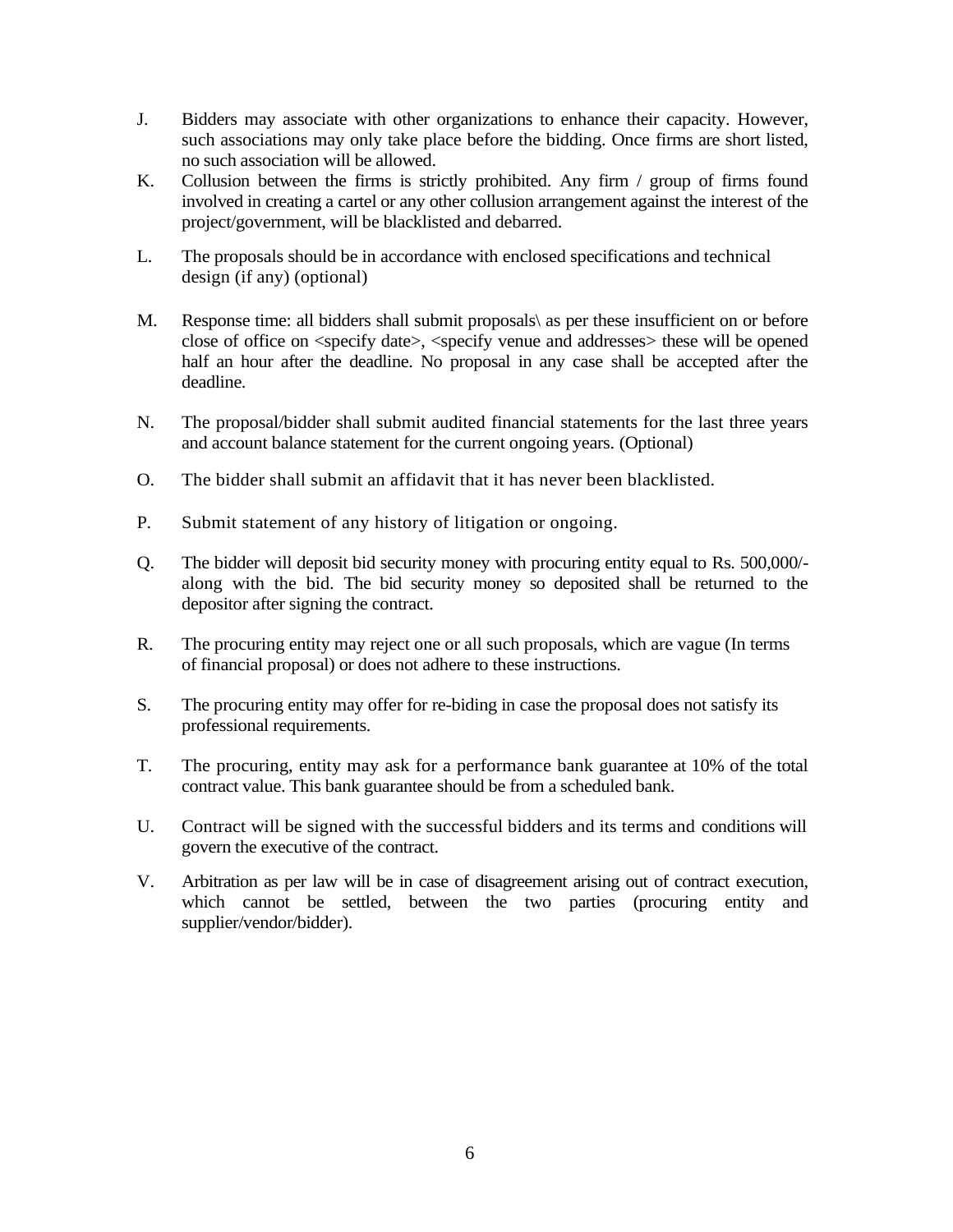# 1. **Bid Form and Price Schedules**

| Date:   |  |
|---------|--|
| IFB No: |  |

To: *[name and address of Procuring Agency]*

Gentlemen and/or Ladies:

 Having examined the bidding documents including Addenda Nos. *[insert numbers]*, the receipt of which is hereby duly acknowledged, we, the undersigned, offer to supply and deliver *[description of goods and services]* in conformity with the said bidding documents for the sum of *[total bid amount in words and figures]* or such other sums as may be ascertained in accordance with the Schedule of Prices attached herewith and made part of this Bid.

We undertake, if our Bid is accepted, to deliver the goods in accordance with the delivery schedule specified in the Schedule of Requirements.

If our Bid is accepted, we will obtain the guarantee of a bank in a sum equivalent to percent of the Contract Price for the due performance of the Contract, in the form prescribed by the Procuring agency.

We agree to abide by this Bid for a period of [number] days from the date fixed for Bid opening under relevant Clausef the Instructions to Bidders, and it shall remain binding upon us and may be accepted at any time before the expiration of that period.

Until a formal Contract is prepared and executed, this Bid, together with your written acceptance thereof and your notification of award, shall constitute a binding Contract between us.

Commissions or gratuities, if any, paid or to be paid by us to agents relating to this Bid, and to contract execution if we are awarded the contract, are listed below:

| Name and address of agent | <b>Amount and Currency</b> | Purpose of Commission or<br>gratuity |
|---------------------------|----------------------------|--------------------------------------|
|                           |                            |                                      |
|                           |                            |                                      |
|                           |                            |                                      |

(if none, state "none")

We understand that you are not bound to accept the lowest or any bid you may receive.

Dated this \_\_\_\_\_\_\_\_\_\_\_\_\_\_\_\_ day of \_\_\_\_\_\_\_\_\_\_\_\_\_\_\_\_ 20\_\_\_\_\_\_.

\_\_\_\_\_\_\_\_\_\_\_\_\_\_\_\_\_\_\_\_\_\_\_\_\_\_ \_\_\_\_\_\_\_\_\_\_\_\_\_\_\_\_\_\_\_\_\_\_\_\_\_\_\_\_\_\_

Signature] Signature **[in the capacity of]**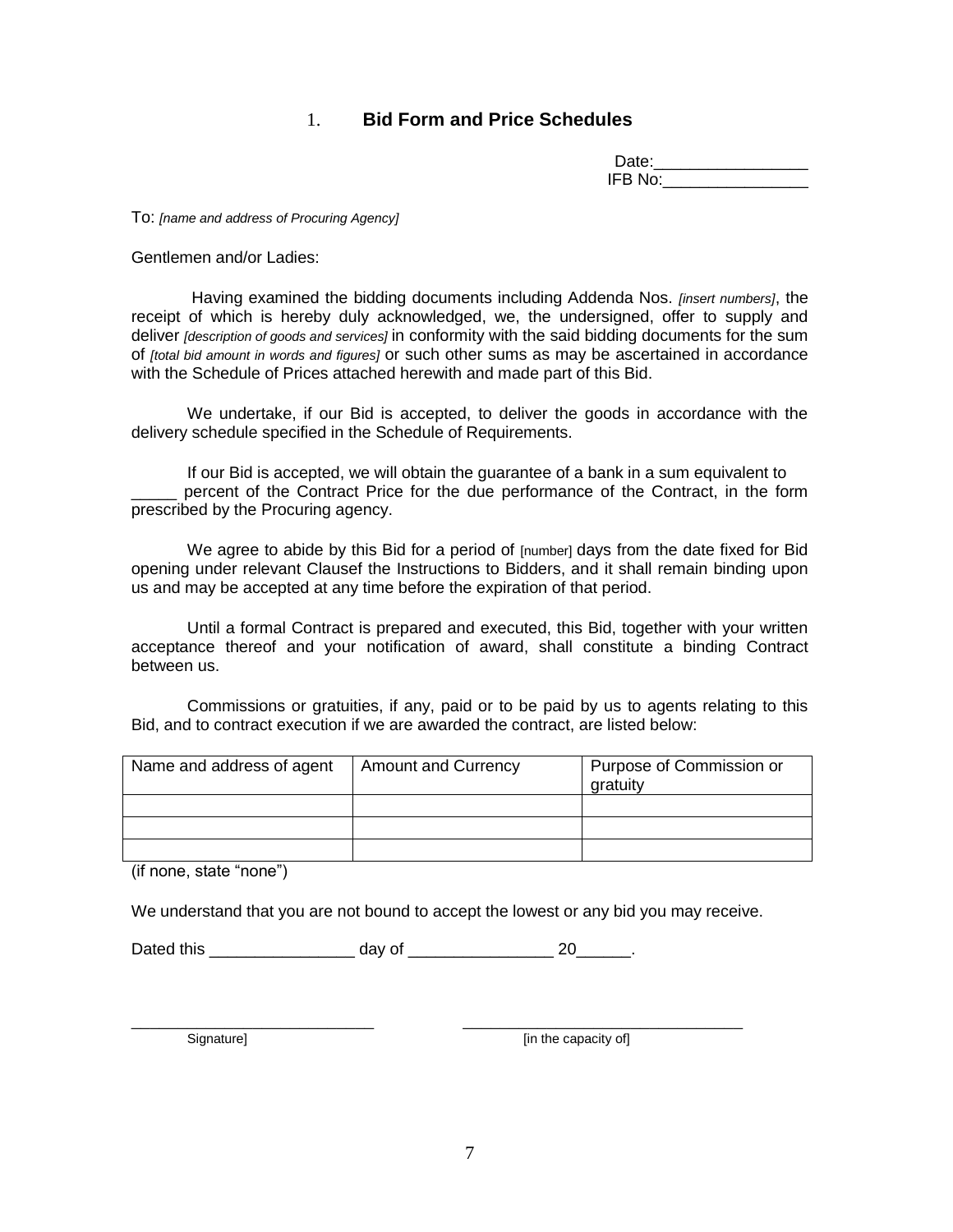# **Price Schedule in Pak. Rupees**

|              |                |                      |                | Page of                       |  |
|--------------|----------------|----------------------|----------------|-------------------------------|--|
| $\mathbf{1}$ | $\overline{2}$ | 3                    | $\overline{4}$ | 5                             |  |
| Item         | Description    | Country of<br>Origin | Quantity       | Unit price DDP<br>named place |  |
|              |                |                      |                |                               |  |
|              |                |                      |                |                               |  |
|              |                |                      |                |                               |  |
|              |                |                      |                |                               |  |
|              |                |                      |                |                               |  |
|              |                |                      |                |                               |  |
|              |                |                      |                |                               |  |
|              |                |                      |                |                               |  |
|              |                |                      |                |                               |  |
|              |                |                      |                |                               |  |

Signature of Bidder \_\_\_\_\_\_\_\_\_\_\_\_\_\_\_\_\_\_\_\_\_\_\_\_\_\_\_\_\_\_\_\_\_\_\_\_\_\_\_\_\_\_\_\_\_\_\_\_\_\_\_\_\_\_\_\_\_

*Note:* In case of discrepancy between unit price and total, the unit price shall prevail.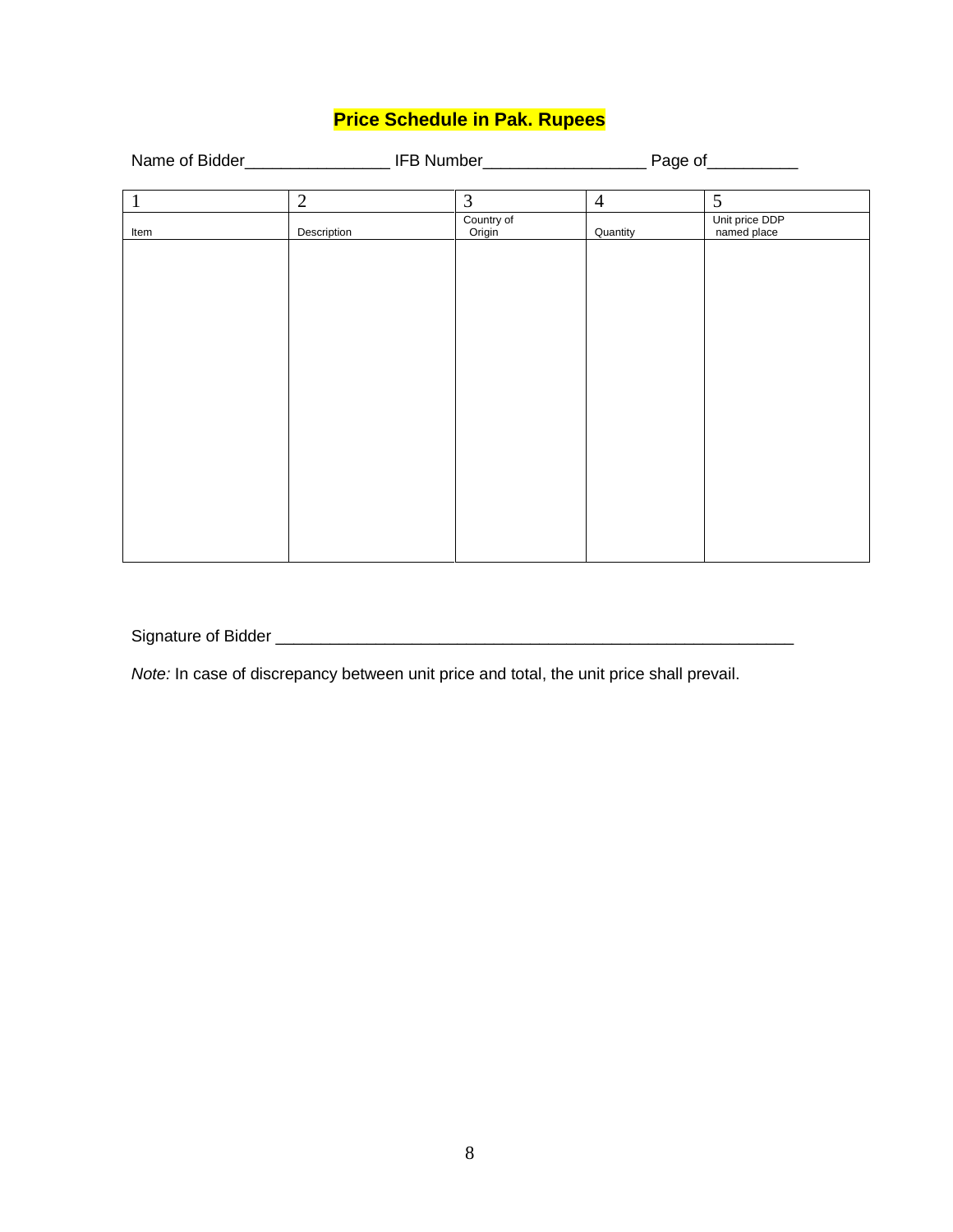# **GENERAL TERMS AND CONDITIONS**

|    | Ser. $#$ Description<br><b>Specification</b> | Qty. | Unit Rate GST<br>(Rs.) | <b>Income</b><br>$\text{Tax} + \text{any}$<br>other<br>applicable<br>tax | $+$ Delivery<br><b>Period</b> | <b>Total</b> |
|----|----------------------------------------------|------|------------------------|--------------------------------------------------------------------------|-------------------------------|--------------|
| ı. |                                              |      |                        |                                                                          |                               |              |
| 2. |                                              |      |                        |                                                                          |                               |              |
|    |                                              |      |                        |                                                                          |                               |              |

1. Following are the details regarding request for quotation for [insert title of the procurement].

Matrix to be filled by the bidder as per the instructions laid down here.

#### **2. General Terms and Conditions** Following

are the General Terms and Conditions

- n) The above details shall be submitted in a sealed envelope
- o) "OPTIONAL" Sample must be submitted separately. In case samples are not provided, quote will be considered non-responsive.
- p) The Supplier (s) must be registered with the Sales Tax authorities.
- q) Warranty of Goods shall be provided along with (as the procuring entity my deem necessary) "quote" "the warranty period shall be <procuring entity shall insert warranty period>"
- r) The quote (s) must remain valid for 90 days
- s) All suppliers shall mention all applicable taxes in their quotes. In case any supplier has not done so, the procuring entity while comparing the offers will add the applicable taxes to the total quoted amount for each item.
- t) The request for quotation is non-transferable.
- u) Quotations must be submitted on or before the given time and date to the officerdesignate for the purpose. No late quotation for any reason whatsoever will be considered.
- v) The quote(s) must be accompanied with an bid security valuing Rs. 500,000/- of the total quoted price. (optional)
- w) NTN certificate shall be enclosed.
- x) Each supplier can only submit one offer / quote.
- y) The quotation must carry the authorized signatures of the representative of the suppler.
- z) DGHS Health Department KP has the right to accept or reject any or all offers without assigning any reason thereof.

Thanking you.

Yours truly For and On behalf of [insert name of the procuring entity] [insert name of the procuring officer] [insert contact details & address]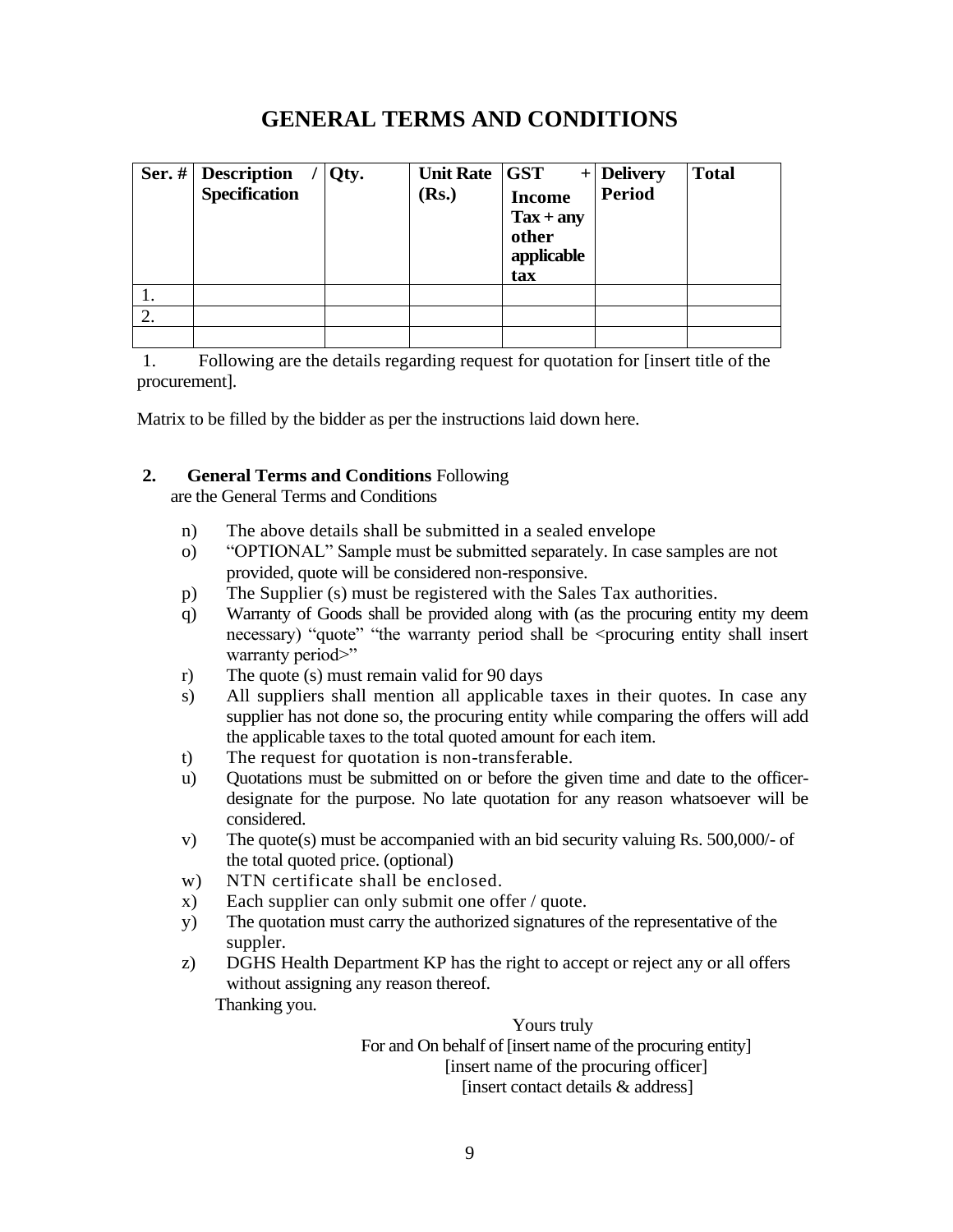# **GENERAL AND SPECIAL CONDITIONS OF CONTRACT**

# **A . LANGUAGE**

All communications and documentations related to procurements shall be in English.

# **B . BID SECURITY DEPOSIT (Where Applicable)**

Unless otherwise agreed between the Procuring entity and the Supplier, the later shall deposit with the Procuring Entity a sum equal to  $\langle 0 - 5 \rangle$ % of the total value of the goods detailed in the said Schedule at "C".

# **C . PLACE AND TIME OF DELIVERY**

The Supplier/Vendor/bidder shall as may be required by the Procuring entity either deliver free at, places detailed in the said Schedule, the list and Quantities of the goods detailed herein and the goods shall be delivered out not later than the dates specified.

| Ser. $#$ | Item /             | Date of  | <b>Place of</b> | <b>Verification</b> | Acceptance |  |
|----------|--------------------|----------|-----------------|---------------------|------------|--|
|          | <b>Deliverable</b> | delivery | delivery        |                     |            |  |
|          |                    |          |                 |                     |            |  |
|          |                    |          |                 |                     |            |  |
|          |                    |          |                 |                     |            |  |

#### *(i) Delivery Schedule*

# **D. VARIATIONS / REPEAT ORDERS**

The Procuring entity may during the execution of the Contract, by notice in writing may direct the supplier to alter, amend, omit, add to or otherwise vary any part of the Schedule, in agreement with the Service Provider, and the Service Provider shall carry out such variations and be bound by the same conditions. Provided that repeat orders are within a period of six months, and that it does not exceed fifteen percent of the original contract value as per KPP Rules 2014.

# **E. INSPECTION of Goods on Delivery (whole applicable)**

The goods shall be inspected by the inspecting team of the Procuring entity for quality/quantity etc at the agreed location/warehouse of the Procuring entity before the goods are provided/supplied at their final destination.

Inspection of goods shall be conducted without prejudice to the buyer's right to lodge quantity and quality claims. In case the goods are not found in conformity with the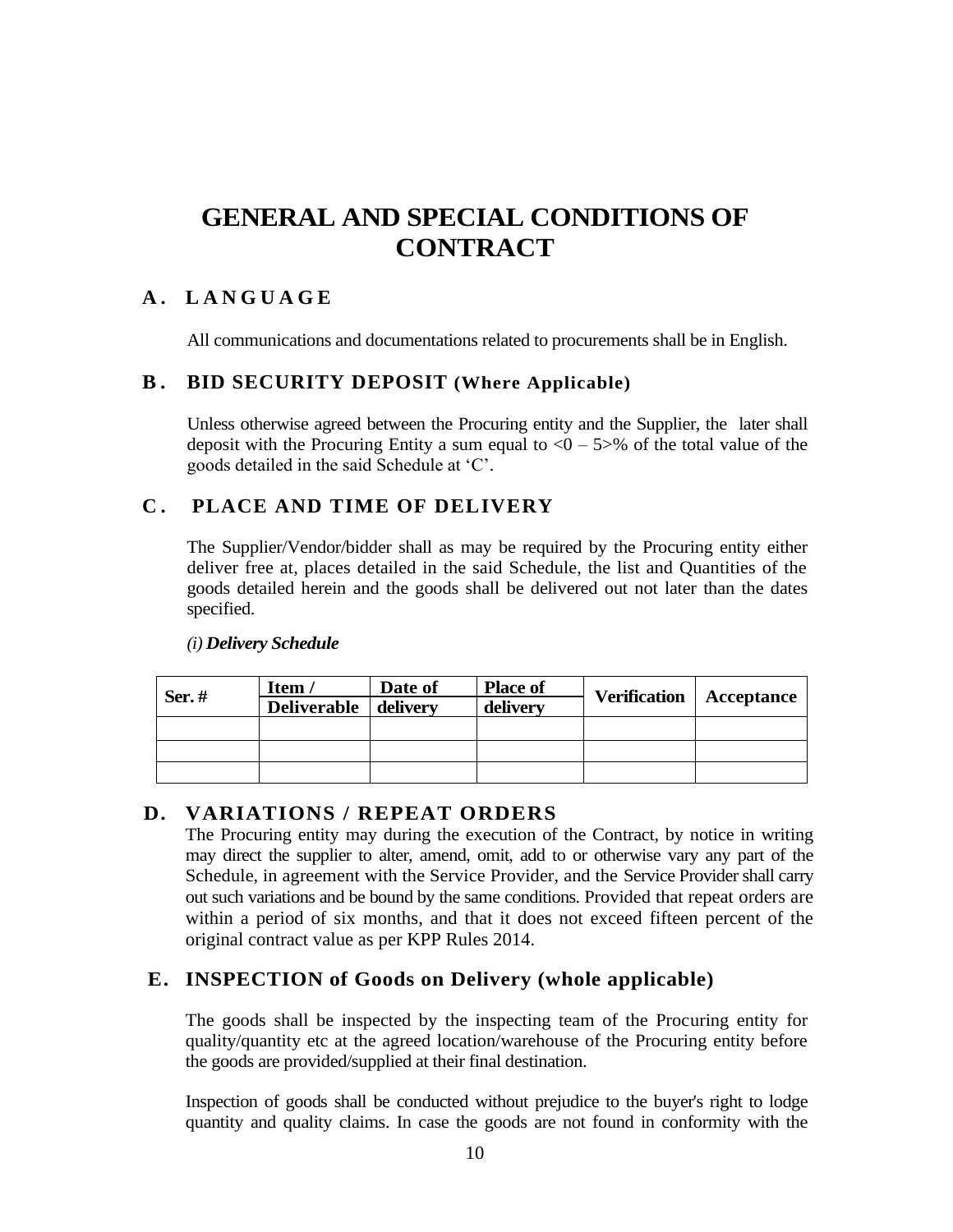contracted quality/specifications, procuring entity shall have the right to lodge claims within 30 days from the date of inspection of the goods.

In case of dispute by the supplier, joint re-inspection of the supplied material shall be carried out, at the cost of the supplier, in presence his or his authorized representative either at a laboratory designated by the procuring entity or by a neutral independent entity as jointly agreed.

# **F. P A C K A G I N G**

As per standards of manufacturer

# **G. PERFORMANCE BANK GUARANTEE (OPTIONAL)**

Successful bidders shall furnish a Performance Bank Guarantee of 10%(where applicable) of value of Purchase Order/Tender price/Contract on the proforma prescribed provided that the guarantee is issued by any of the approved Banks within 20 days of issuance of the letter of acceptance. The performance guarantee shall remain valid throughout the execution of purchase order/contract and shall be returned within 10 days after the expiry of warranty period and satisfactory performance

If such Guarantee is issued by a foreign bank, it should be countersigned by a Pakistani bank on the approved list of banks.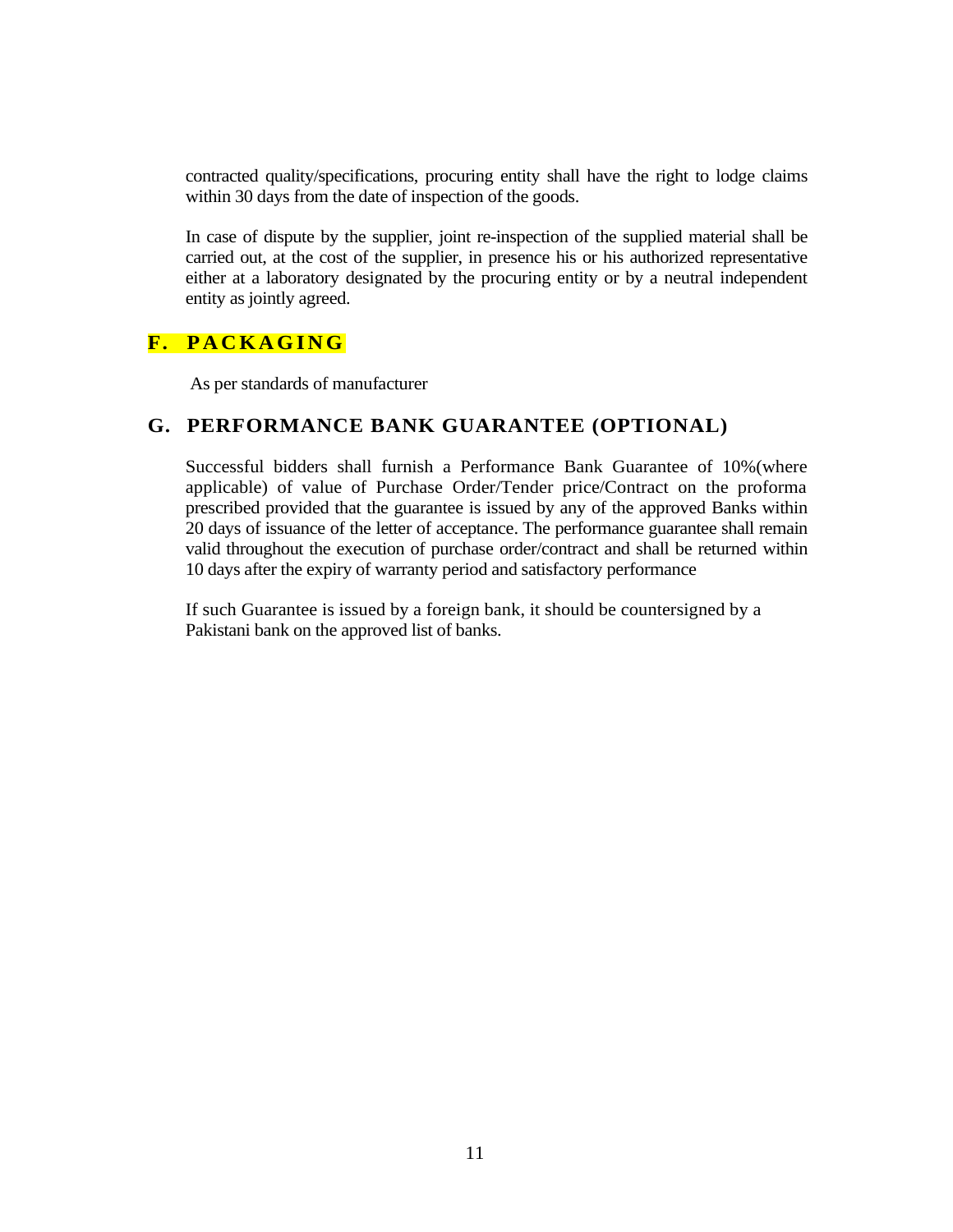# **FORFEITURE OF PERFORMANCE BANK**

#### **GUARANTEE**

The Performance Bank Guarantee may be forfeited if the service provider fails to deliver or supply goods in accordance with the terms and conditions of the Purchase Order or commits any breach of the Contract / Purchase Order.

#### **H. PAYMENT CLAUSE** Payment shall be made on production of the

following documents: -

- a. The Supplier/Vendor submits manually signed invoice in triplicate certifying that merchandise supplied is in accordance with the contract. The invoice must show the Purchase Order No.\_\_\_\_, Material Receiving Report No.\_\_\_\_, and Acceptance Note No.\_\_\_\_, with date, price/rate of each item.
- b. Material/Deliverables Receiving Report (in original) signed by the Authorized Representative of Procuring entity in acknowledgement of having received all supplies/deliverables in accordance with the Purchase Order/Contract Agreement.
- c. Authenticated sales tax invoice in original as prescribed in the Sales Tax Act 1990 (where applicable).
- d. Valid Income Tax Exemption Certificate (otherwise Income Tax at current applicable rates shall be deducted from the invoice). (where applicable)
- e. National Tax Number.
- f. Sales Tax Registration Number.
- g. Certificate in original issued by any one of the Independent Inception (where applicable).
- h. Bank Account Number and Branch.
- i. Recovery of all applicable taxes at source should be made as per rules
- j. Certificate from procuring entity stating Goods as per standard / professional requirement (Inspection Report)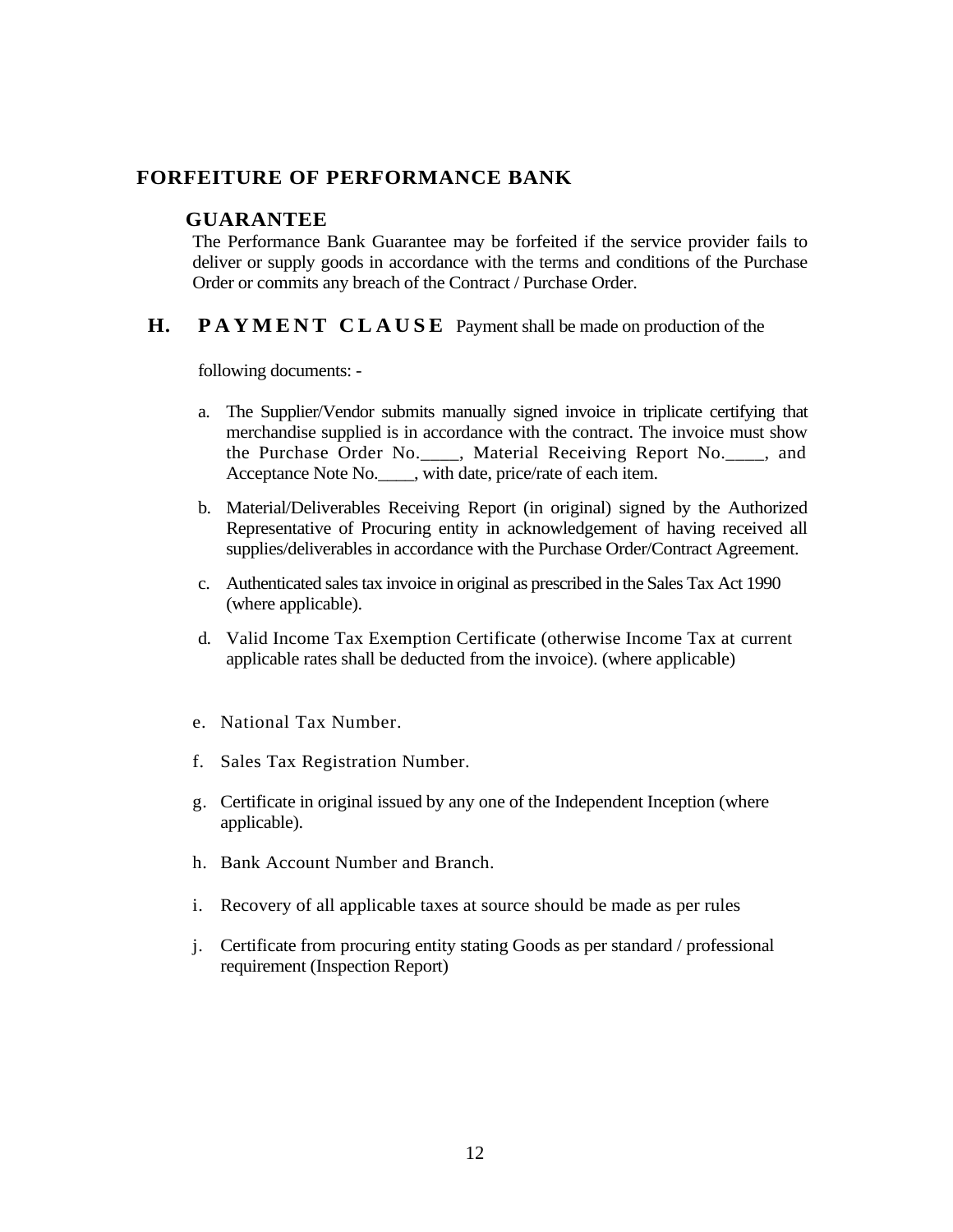# **K. OBLIGATIONS AND OPTIONS IN CASE OF NON-FULFILMENT OF CONTRACTUAL OBLIGATIONS BY THE SUPPLIER**

The supplier shall perform services in accordance with recognized standards, applicable laws and regulations.

The suppliers shall appoint a focal person who shall coordinate with procuring entity at all times during the execution of the project (representing consultant firm /organization). The Project Coordinator shall have the qualifications as may be agreed between the client and the consultant.

The supplier shall carry out the services with due diligence and efficiency and in conformity with sound practices.

The supplier shall act at all times so as to protect the interests of the Client and shall take all reasonable steps to keep all expenses to a minimum consistent with sound economic and other practices.The supplier shall furnish the Client such information relating to the Services as the Client may from time to time reasonably request.

Except with the prior written approval of the Client, the supplier shall not assign or transfer the Agreement for Goods or any part thereof nor engage any other independent supplier or sub-contractor to perform any part of the services without prior consent of the service providers

The supplier agrees that no proprietary and confidential information received by the supplier from the Client shall be disclosed to a third party unless the supplier receives a written permission from the Client to do so.

Procuring entity may take any of the following actions if after the placement of the Purchase Order the supplier fails to deliver the goods within the prescribed period, according to the specifications, quantities and other terms and conditions given in the Purchase Order/Contract agreement:-

Recover from the supplier as stipulated in the relevant purchase order/contract agreement, equivalent to 0.5% per day (15% per month) of the total value of contract in case of failure to deliver as per agreed timelines, provided that the total penalty shall not be imposed beyond maximum of 15% of the total contract value.

Purchase from any other source, at the risk and cost of the supplier, the goods not delivered or other goods of equivalent specifications, without canceling the Purchase Order/contract agreement;

Cancel the Purchase Order/contract agreement at supplier's risk and cost. In such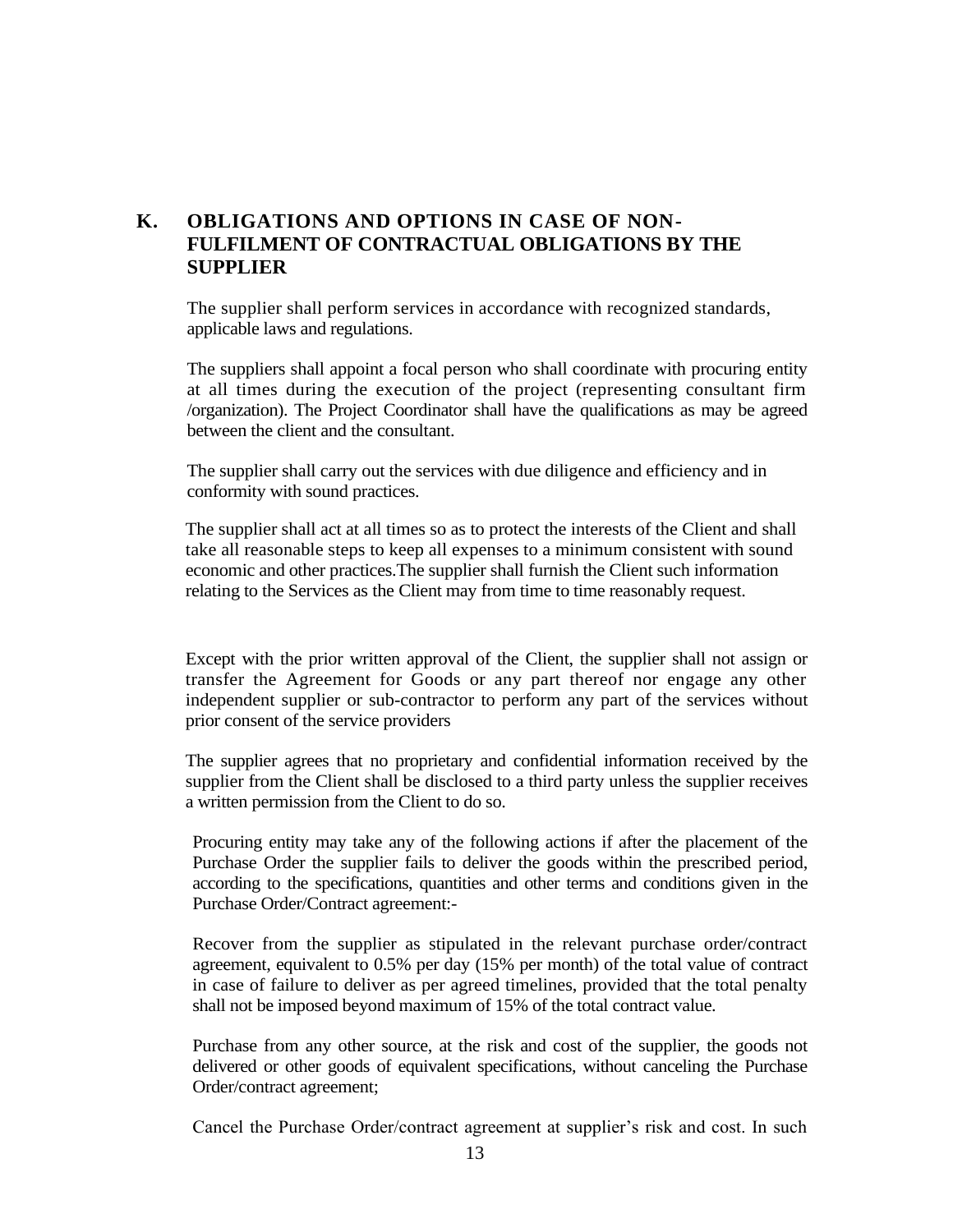case, Procuring entity reserves the right to take any action against supplier which it may deem fit under the circumstances including the blacklisting of the supplier; or

Recover any consequential losses/damages incurred by procuring entity by withholding any or all amounts otherwise due to the supplier against this or any other Purchase Order/ Contract.

# **L. DISPUTES AND CONTROVERSIES/DISPUTE RESOLUTION**

Procuring Entity shall constitute a Committee consisting of odd number of persons with proper powers and authorizations to redress complaints of bidders that may arise prior to issuance of Purchase Order/contract agreement, in accordance with the KPP Rules 2014.

If a bidder is not satisfied with the decision of the Committee he may take recourse to the KPK PPRA.

The mere fact of lodging a complaint shall not warrant suspension of procurement process.

Any dispute or difference arising out of the Agreement which cannot be amicably settled between the Parties, shall be finally settled by PPRA whose decision will final and biding on both the parties

#### **M. INDEMNITY**

The supplier shall at all times indemnify the procuring entity against the claims which may be made in respect of the goods for infringement of any right protected by patent, registration of design or trade mark and shall take all risks of accident of damages which may cause a failure of the supply from whatever cause arising and the entire responsibility for the sufficiency of all the means used by him for the fulfillment of the contract; provided always that in event of any claim in respect of an alleged breach of a patent registered design or trade mark being made against the procuring entity, it shall notify the supplier of the same and the supplier shall be at liberty at his own expense to conduct negotiations for settlements of any litigation that may arise there from.

#### **N. SUB-LETTING CONTRACT**

The supplier shall not sub-let or assign this Contract or any part thereof without the written permission of the procuring entity. In the event of the Service provider subletting or assigning this Contract or any part thereof without such permission, the procuring entity shall be entitled cancel the Contract and to purchase the goods elsewhere on the supplier account and risk and the supplier shall be liable for any loss or damage which the procuring entity may sustain in consequence of arising out of such purchase.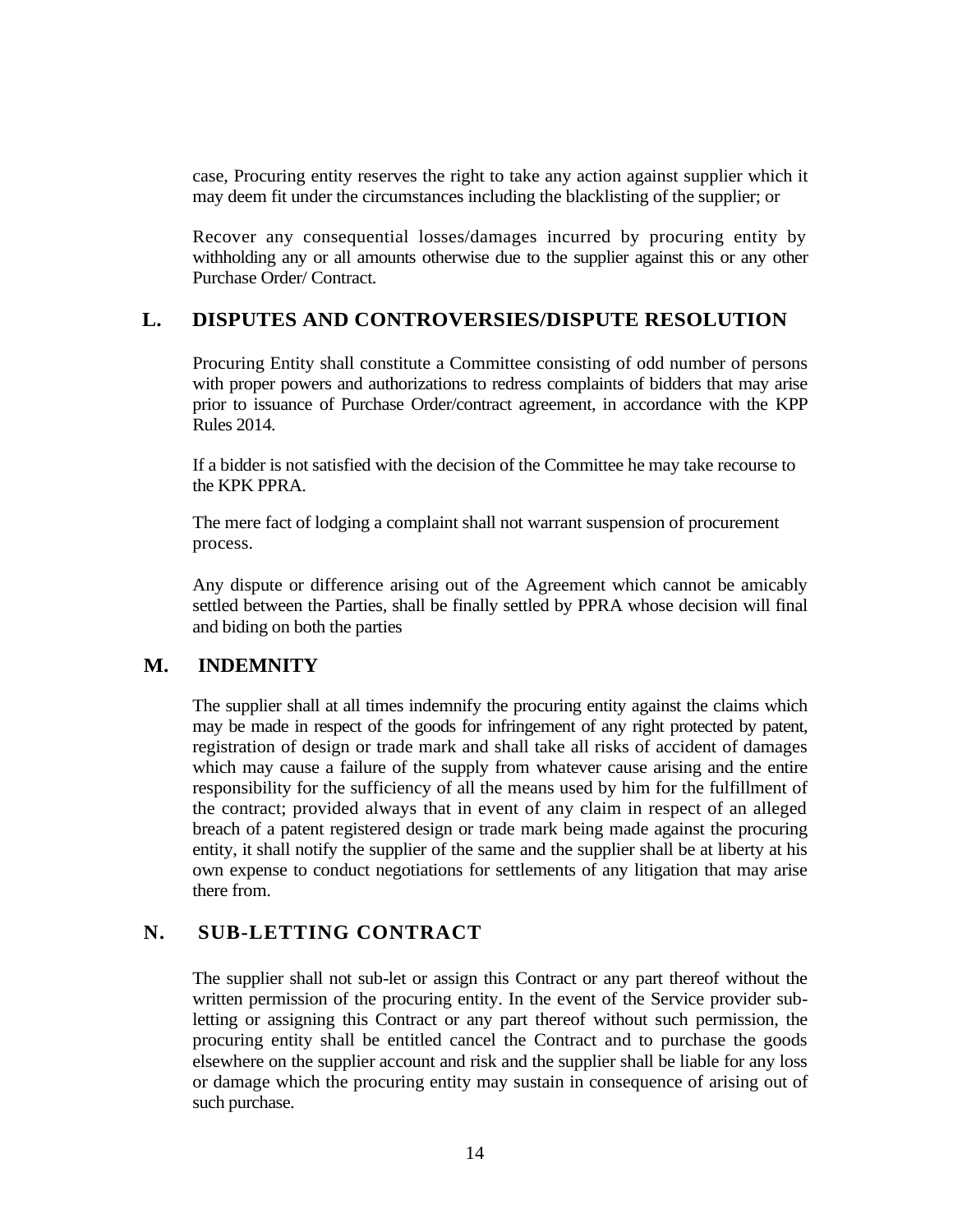# **O. BRIBES COMMISSION ETC.**

Any bribe, commission, gift or advantage given, promised or offered by or on behalf of the Contractor or his partner, agent or servant, or any one on his or their behalf to any officer servant, representative or agent of the procuring entity or any person on its behalf in relation to the obtaining or to the execution of this or any other contract with the procuring entity, shall in addition to any criminal liability which he may incur, subject the contractor to cancellation of this and all other Contracts and also to payments of any loss or damage resulting from such cancellation to the like extent as is provided in cases cancellation under clause 8 hereof; and the procuring entity shall be entitled to deduct the amounts so payable from any moneys, otherwise due to the supplier under this or any other Contract. Any question or dispute as to the commission of any offence under this clause shall be settled by the procuring entity in such manner as it shall think fit and sufficient, and its decision shall be final and conclusive.

# **P. TERMINATION End of Services**

The Agreement shall terminate when, pursuant to the provisions hereof, the Services have been completed and full and final payment has been made.

### **Termination by the Client**

The Client may, by a written notice of thirty (30) days to the supplier, terminate this Agreement. All accounts between the Client and the Service provider shall be settled not later than sixty (60) days of the date of such termination.

# **Termination by the Supplier**

The supplier may suspend the Agreement by a written notice of thirty (30) days only if the supplier does not receive payments due under this Agreement within thirty (30) days of submission of its invoice. If the payment is still not made to the supplier after thirty(30) days of notice of suspension, the Supplier/Vendor may terminate this Agreement in whole or in part by giving fifteen (15) days advance notice of intent to terminate. If the Agreement is terminated by the supplier under such circumstances, the Procuring entity shall pay, within a period of thirty (30) days of the date of such notice of intent to terminate referred above, all payments due to the supplier.

# **Q. FORCE MAJEURE**

The term "Force Majeure" as employed herein shall mean acts of God, strikes, lockout or other industrial disturbances, acts of public enemy, wars, blockades, insurrection, riots, epidemics, landslides, earthquakes, storms, lightning, floods, washouts, civil disturbances, explosions and any other similar events, not within the control of either Party and which by the exercise of due diligence neither Party is able to overcome.

If either Party is temporarily unable by reason of Force Majeure to meet any of its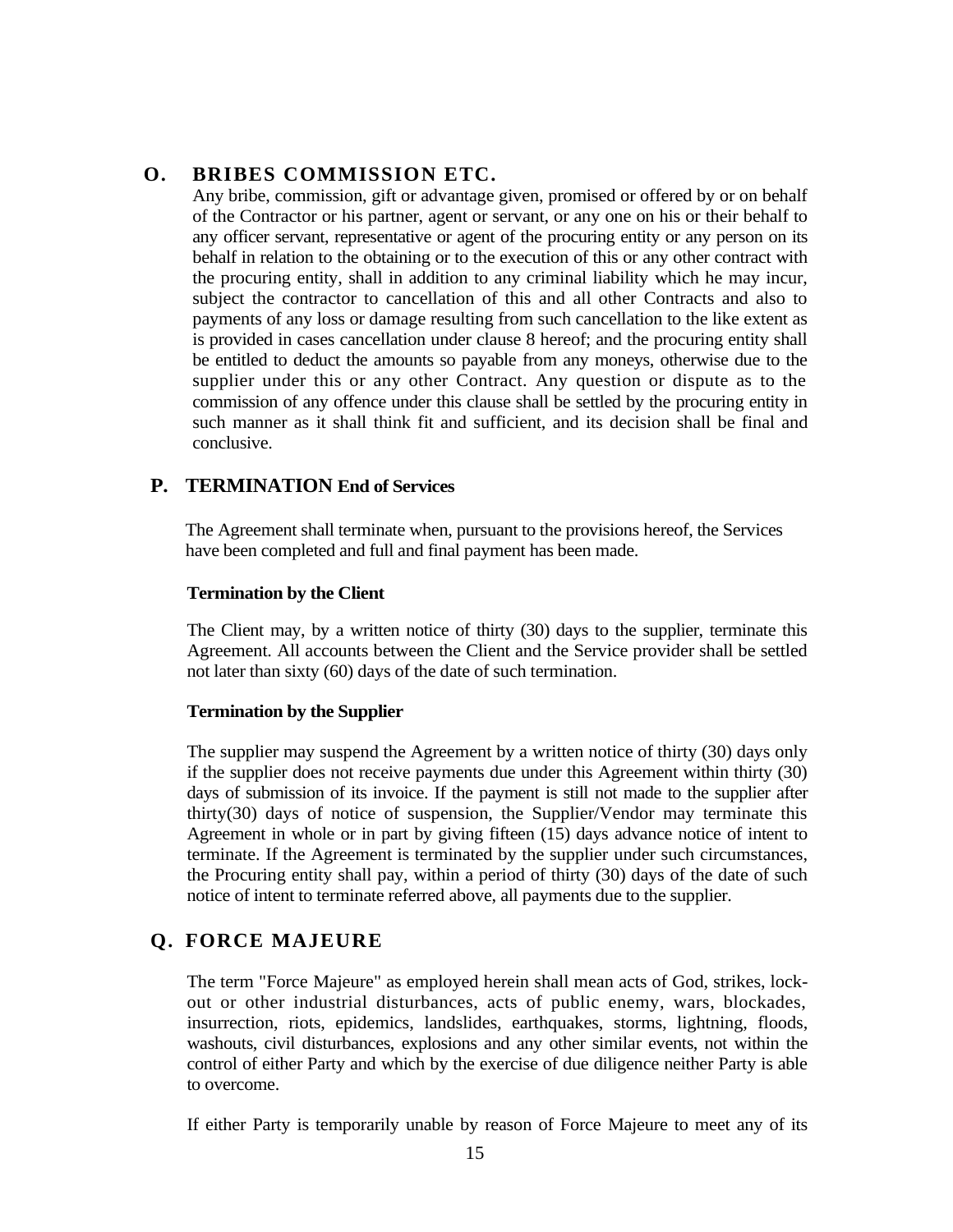obligations under the Agreement, and if such Party gives to the other Party written notice, of the event within fifteen (15) days after its occurrence, such obligations of the Party, as it is unable to perform by reason of the event, shall be suspended for as long as the inability continues. Neither Party shall be liable to the other Party for loss or damage sustained by such other Party arising from any event referred to as Force Majeure or delays arising from such event. Force Majeure shall not include insufficiency of funds or failure to make any payment required under the Agreement.

### **R. APPLICABLE LAWS**

This Agreement shall, in all respects, be read and construed and shall operate in conformity with the KPPRA Act 2012 and KPP Rules 2014.

#### **S. CONTRACT AMENDMENT**

No variation in or modifications to the terms of the Agreement shall be made, except by a written amendment signed by the Parties hereto.

# **T. N O T I C E S**

Any notice given by any of the Parties hereto shall be sufficient only if in writing and delivered in person or through registered mail as follows:

To: The Client

To: The Supplier

or to such other address as either of these Parties shall designate by notice given as required herein. Notices shall be effective when delivered.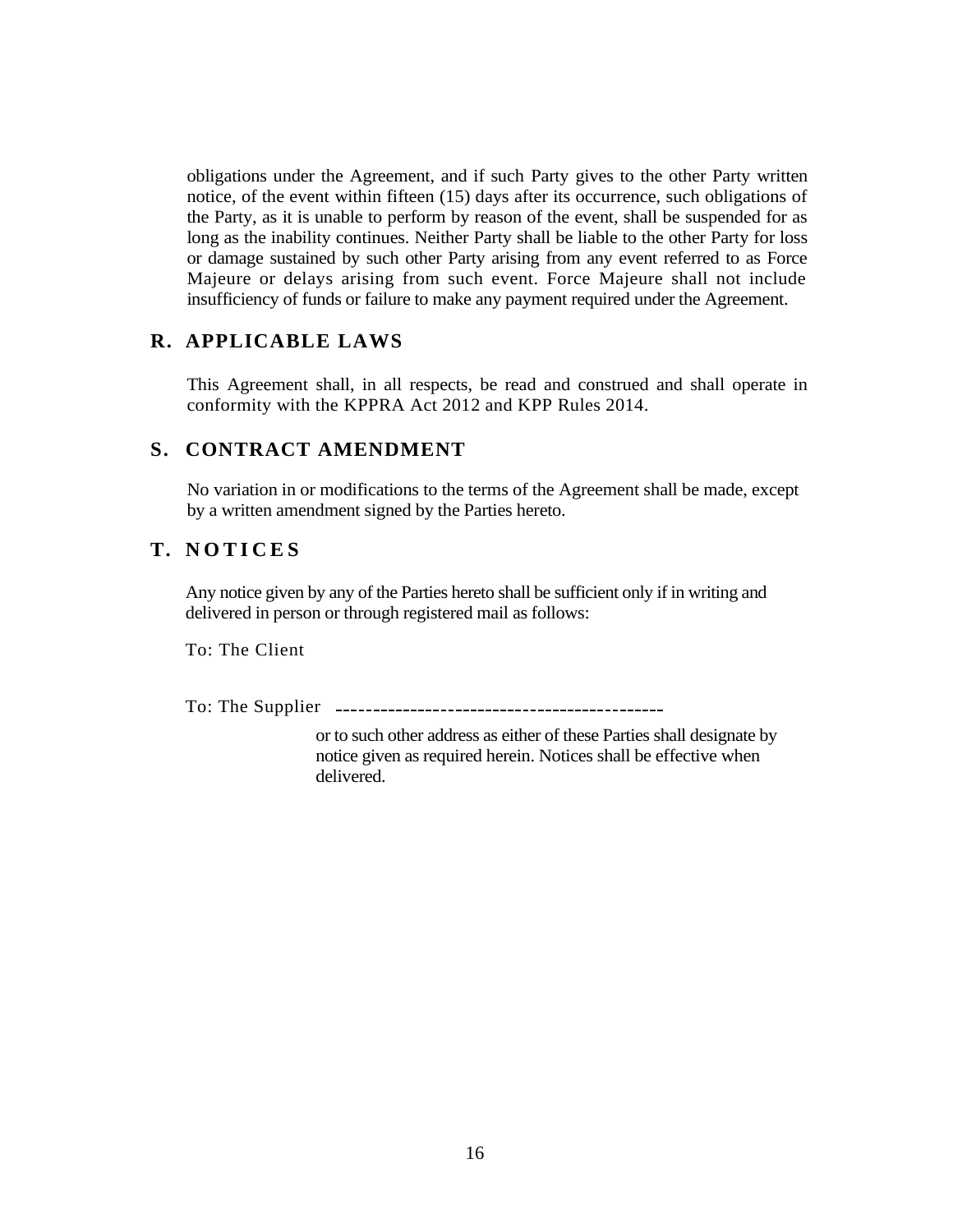# **U. QUALIFICATION CRITERIA,**

The firm should provide attested copies of the following Tax related valid documents:

- I. National Tax Number (NTN) of the Firm for Income Tax, and II. Sale Tax Registration Certificate of the Firm.
- Sale Tax Registration Certificate of the Firm.
- III. Valid Authorization from Principal Manufacturer
- IV. Registration with DRAP

#### **U (A). SCHEDULE OF REQUIREMENTS FOR FRAMEWORK AGREEMENT TILL JUNE 2023.**

| S.NO | <b>ITEM REQUIRED</b>                                                              |
|------|-----------------------------------------------------------------------------------|
| 1.   | Automatic Extraction Kit (CE & IVD) (Magnetic Beads) complete solution including  |
|      | all consumables                                                                   |
|      | Tan Beads Nucleic Acid Extractor Kits (CE & IVD) (Auto) with Proteinase & Buffers |
|      | Magnetic Beads Big Fish (CE & IVD)                                                |
|      | · Sensure Sample Release Agent Sachets (48 tests in each Sachet (CE & IVD)        |
| 2.   | PCR Amplification Kits (CE & IVD) along with complete solution including all      |
|      | consumables                                                                       |
| 3.   | Ependrof Tube 1.5 ml                                                              |
| 4.   | Filter Tip 10ul                                                                   |
| 5.   | Filter Tip 200ul                                                                  |
| 6.   | Filter Tip 1000ul                                                                 |
| 7.   | PCR Reaction Tube 0.2ml                                                           |
| 8.   | PCR Reaction Tube 0.1ml                                                           |
| 9.   | Rapid Antigen Test (RAT) WHO Pre-qualified                                        |
| 10.  | UTM/VTM                                                                           |
|      |                                                                                   |

### **NOTE: THE QUANTITIES/ ORDERS WILL BE PLACE AS PER DEMAND AND BUDGET OF THE P.E. the bidder are required to quote for single/One unit under framework agreement**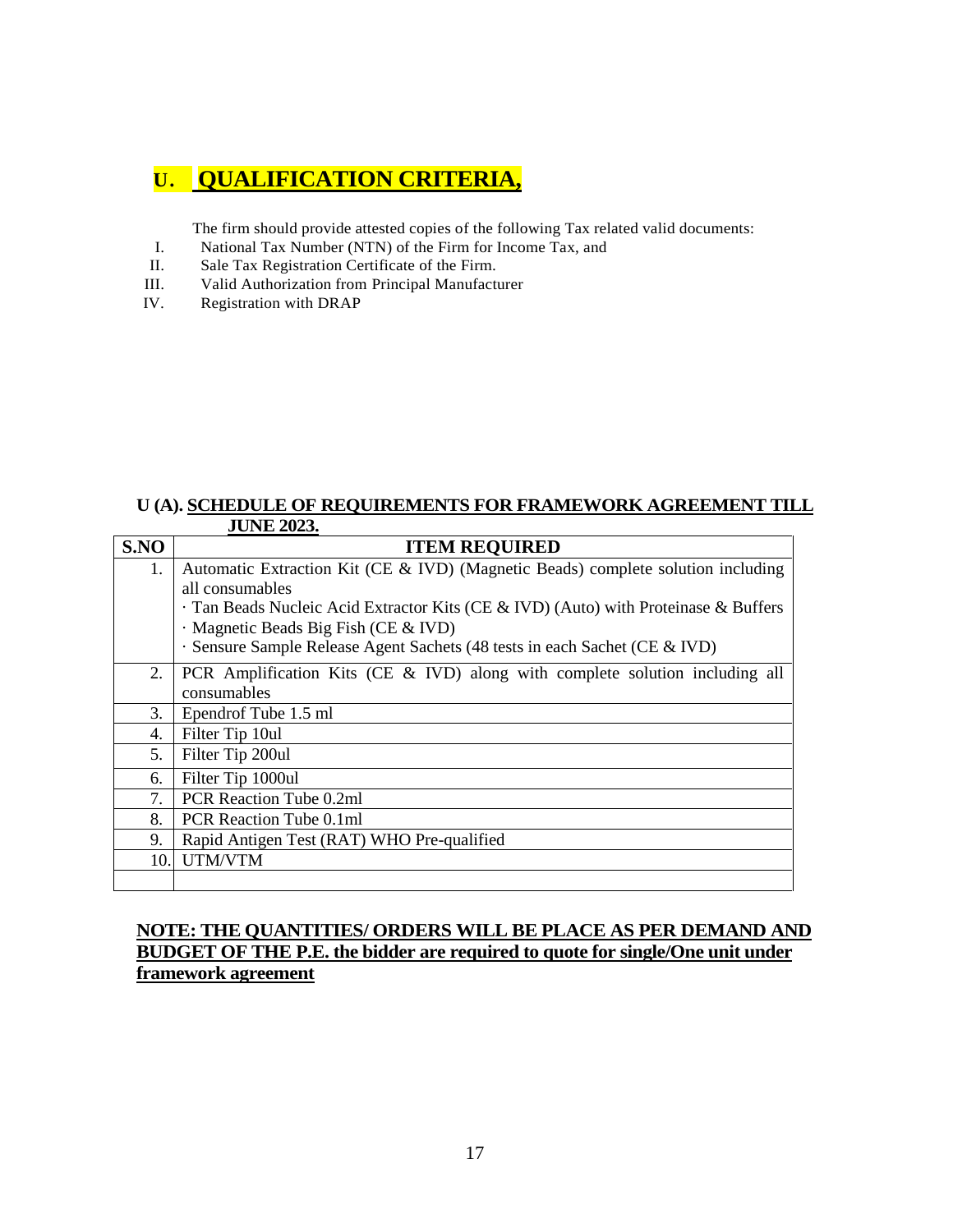### **AWARD OF CONTRACT:**

**Contract will awarded to the bidder having**

- **1. Technically qualified as per Scheduled of requirement**
- **2. Fulfillments of minimum eligibility criteria**
- **3. Lowest quoted bid for the item**

**Delivery:** 

**3. Delivery time period is 20 days from the date of supply order. In case of late delivery a penalty of 0.50% of total order per day up to 15 days.**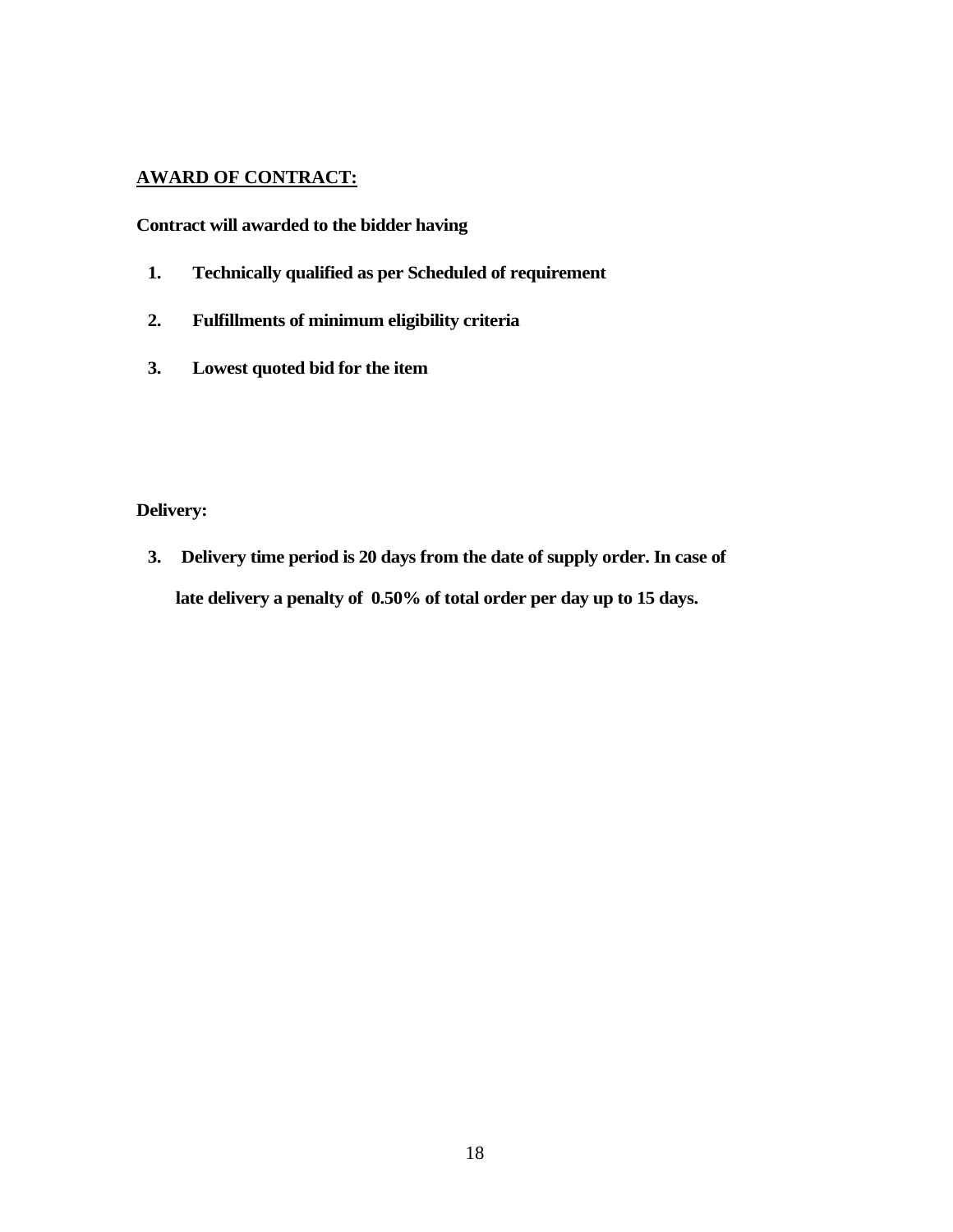# **BANK GUARANTEE FORM IN RESPECT OF BID SECURITY (to be furnished on non-judicial stamp paper of appropriate value)**

Procuring Officer Procuring entity and its address

| $\overline{1}$ . | M/s |                                                                                   |                                    | through their                           |
|------------------|-----|-----------------------------------------------------------------------------------|------------------------------------|-----------------------------------------|
| agent            |     |                                                                                   |                                    | (hereinafter called the supplier) are   |
|                  |     | submitting their offer against your tender enquiry No. __________________________ |                                    | for                                     |
|                  |     |                                                                                   | due on $\_\_\_\_\_\_\_\_\_\_\_\_\$ | and have requested                      |
|                  |     | us to issue a bank guarantee for                                                  |                                    | in your favor as bid security to ensure |
|                  |     | their compliance with conditions of the tender.                                   |                                    |                                         |

2. The Guarantor waiving all objections and defenses and under the aforesaid contract, hereby unconditionally, irrevocably and independently guarantees to pay to procuring entity without delay upon procuring entity's first written demand any amount claimed by procuring entity up to the sum named herein, on procuring entity written declaration that the bidder has refused or failed to fulfill any of the terms of the tender / bid or committed any breach of the tender / bid.

3. Notices in writing of any such breach, of which the Buyer shall be the sole Judge, as aforesaid, on the part of the bidder shall be given by the Buyer to the Guarantor and on each first demand, payment shall be made by the Guarantor of all sums then due under this guarantee unconditionally and without any reference to the bidder or any other person and without any objection.

4. This guarantee is valid up to three months from date of opening of tender. In case the tenderers / bidders  $\alpha$  are awarded a contract for supply of goods / works / services as per tender enquiry / letter / RFP quoted above, the guarantee will remain valid up to the date of furnishing of an acceptable performance bond on Procuring entity"s format.

5. Claim if any must reach us in writing on or before the expiry date after which we will no longer be liable to make payment to you

6. Our liability hereunder is limited to

NAME OF THE BANK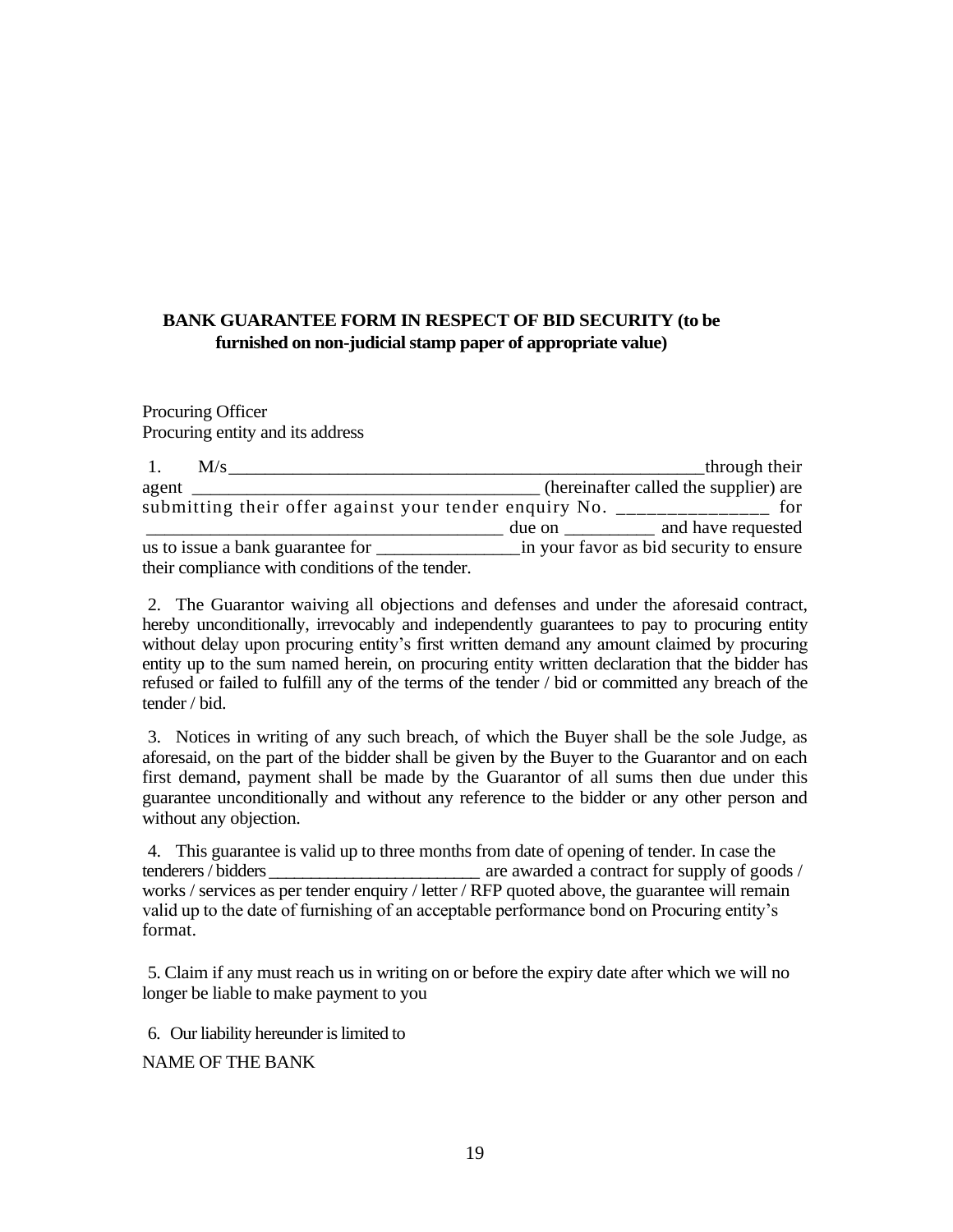WITH ADDRESS AUTHORISED OFFICER OF THE BANK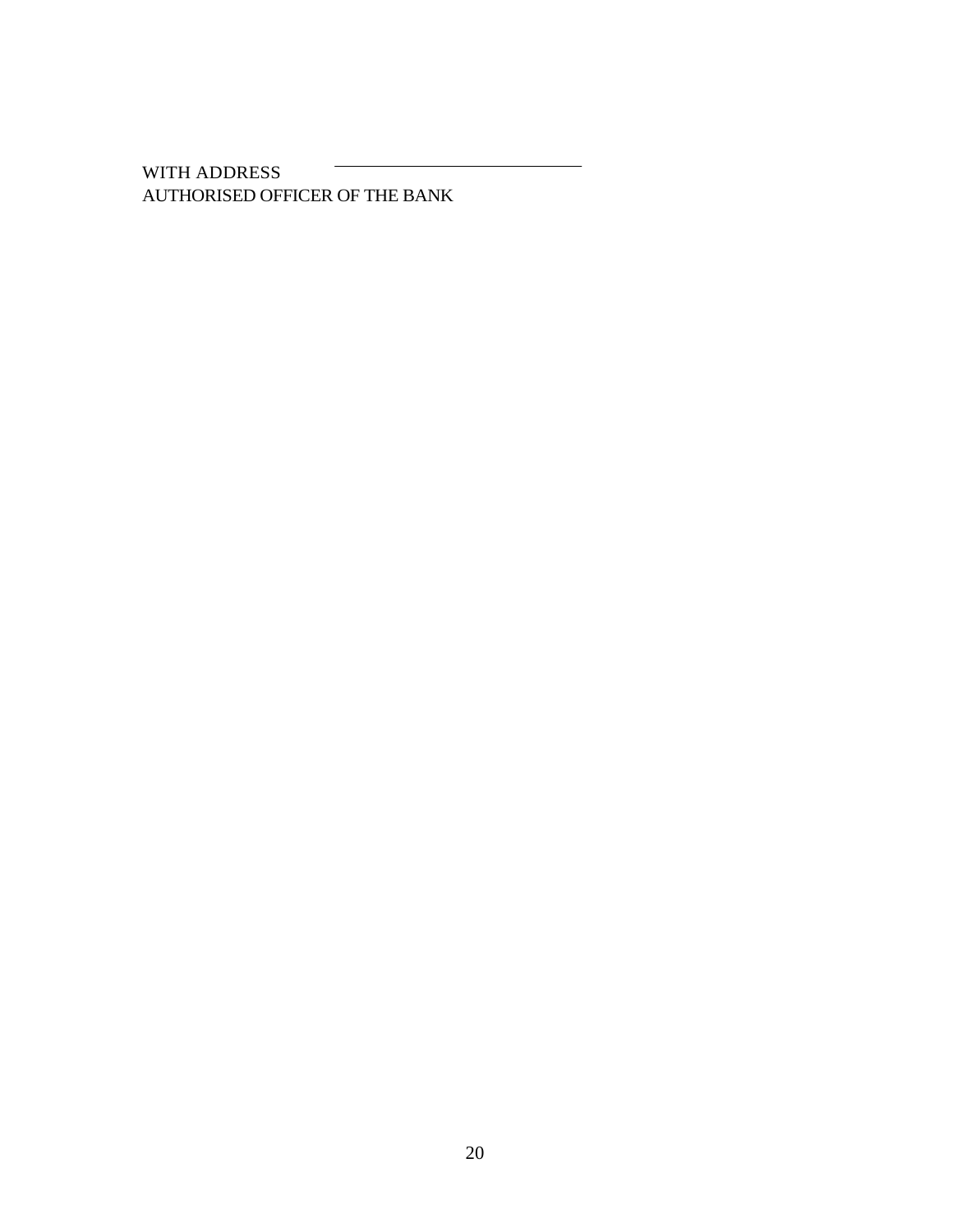# **PERFORMANCE BANK GUARANTEE FORM IN RESPECT OF PURCHASE ORDER / CONTRACT AGREEMENT.**

WHEREAS Directorate General Health Services KP having its registered office at Warsak road Ex-Fata Secteriate by an Agreement made between M/S….. (hereinafter called the supplier/service provider) has awarded the contract (hereinafter called the contract) vide agreement / letter / P.O. No. dated f o r the supply of goods / works / services specified in the said Purchase Order / contract agreement.

AND WHEREAS in accordance with the provisions of clause  $\overline{a}$  of the Contract/Purchase Order the supplier is required to furnish a bank guarantee for the due performance and observance of all the terms provisions and stipulations of the Contract/Purchase Order by the service provider and the service provider has requested Bank Limited to issue the said guarantee for an amount of Rupees\_\_\_\_\_\_\_\_\_\_\_\_\_\_\_\_\_\_\_\_\_\_\_\_ (Rs. \_\_\_\_\_\_\_\_) equivalent to <specify %> of the total value shown in the purchase order.

In consideration of the premises we **Bank Limited Example 2** hereby guarantee irrevocably and unconditionally forthwith to pay to the procuring entity without reference to the service provider on the first demand of the procuring entity in writing stating that the service provider has committed a default under the Contract/Purchase order without any further statement of the particulars of such default and notwithstanding any contestation by the supplier an amount not exceeding Rupees

And we Bank Limited hereby further declare that no alteration in the terms of the Contract/Purchase Order or in the scope extent or nature of supplies therein and no allowances of time by the procuring entity under the Contract /Purchase Order nor any forbearance or forgiveness in or in respect of any matter or thing concerning the Contract/Purchase order on the part of procuring entity shall in any way release this Bank from any liability under this guarantee.

The validity of this guarantee shall expire after \_\_\_\_\_\_\_\_ days on \_\_\_\_\_\_\_ of the completion of delivery of supplies to the procuring entity by the supplier in conformity with the provisions of the Contract/Purchase Order. After its expiry the procuring entity shall return this guarantee to the Supplier for cancellation by this bank.

NAME OF BANK WITH ADDRESS AUTHORISED OFFICER OF THE BANK